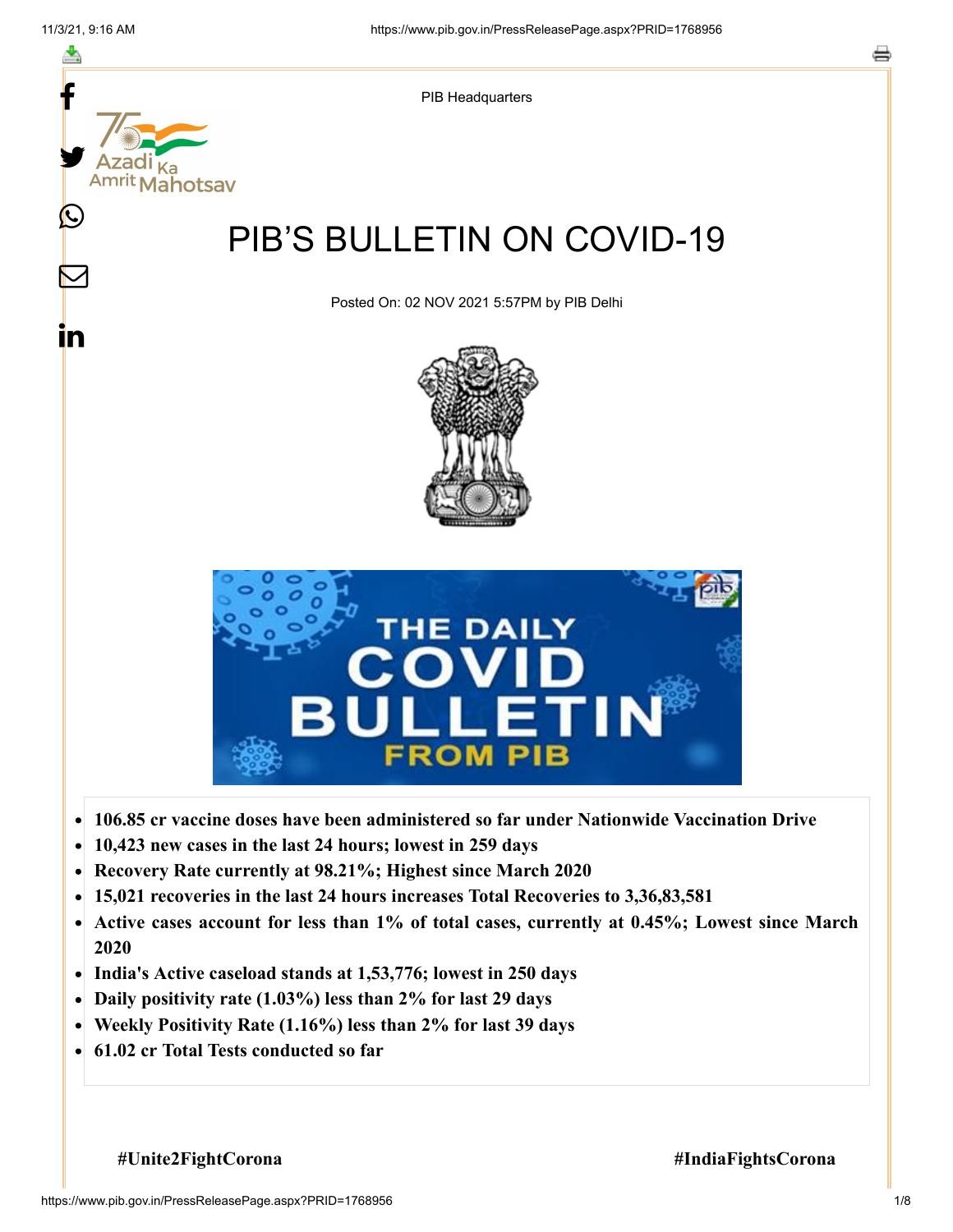f

y.

 $\bigcirc$ 

 $\boldsymbol{\nabla}$ 

in

## **PRESS INFORMATION BUREAU MINISTRY OF INFORMATION & BROADCASTING GOVERNMENT OF INDIA**



# **India's VACCINATION drive 106.85 CRORE crosses** mark of administered doses.

#We4Vaccine #LargestVaccinationDrive

O/COVIDNewsByMIB O/MIB\_India O/MIB\_Hindi O/inbministry O/inbministry O/mib\_india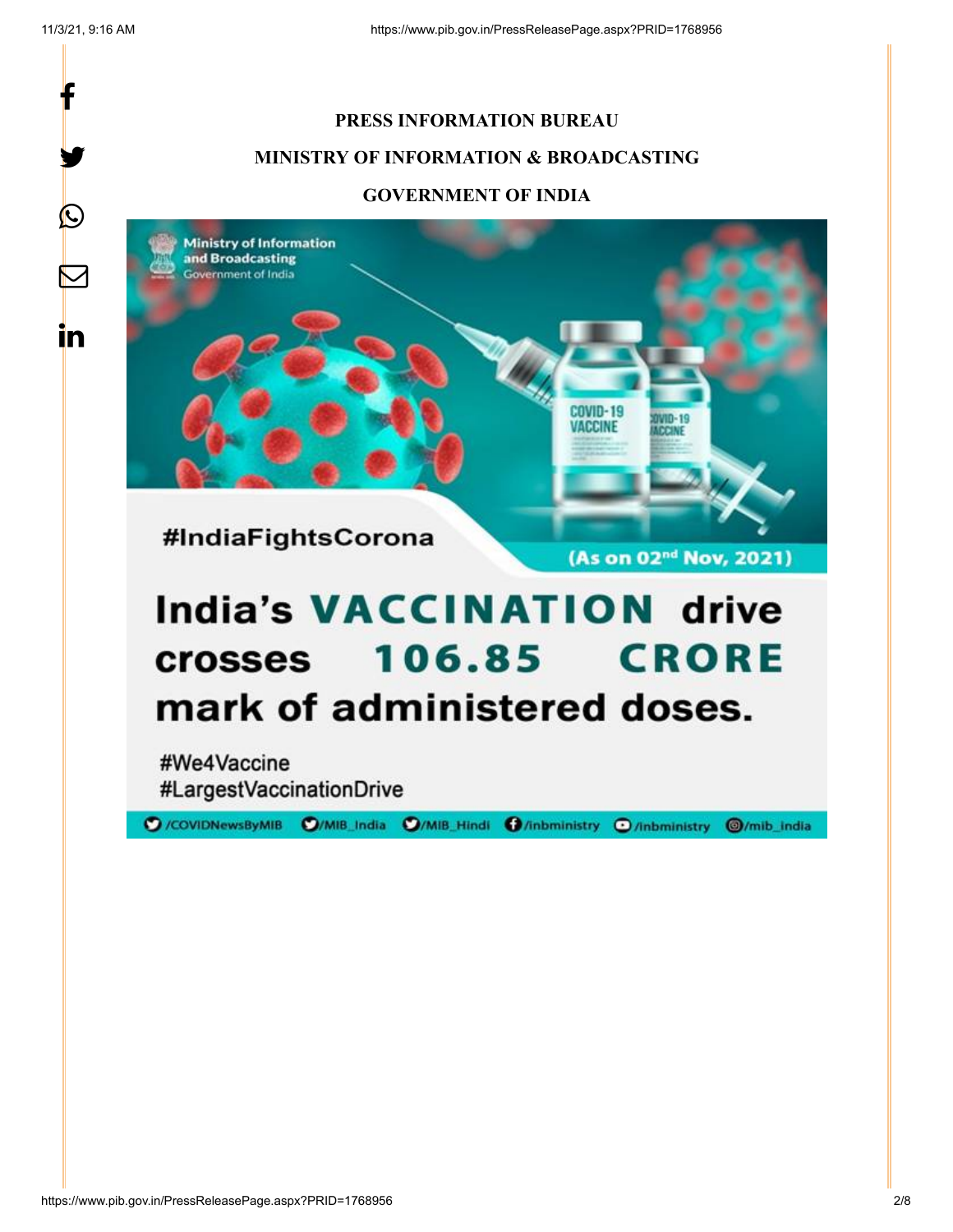11/3/21, 9:16 AM https://www.pib.gov.in/PressReleasePage.aspx?PRID=1768956



### **COVID-19 Update**

**India's Cumulative COVID-19 Vaccination Coverage exceeds 106.85 Cr More than 52.39 Lakh doses administered in the last 24 hours**

**Recovery Rate currently at 98.21%**

**10,423 New Cases reported in the last 24 hours**

**India's Active Caseload(1,53,776) is lowest in 250 days**

**Weekly Positivity Rate (1.16%) less than 2% for last 39 days**

With the administration of **52,39,444** vaccine doses in the last 24 hours, India's COVID-19 vaccination coverage has exceeded **106.85 Cr (1,06,85,71,879)** as per provisional reports till 7 am today. This has been achieved through 1,07,33,024sessions.

The break-up of the cumulative figureas per the provisional report till 7 am today include::

| <b>HCWs</b> | $1st$ Dose | 1,03,79,238 |
|-------------|------------|-------------|
|             | $2nd$ Dose | 92,33,414   |
|             | $1st$ Dose | 1,83,71,868 |
| <b>FLWs</b> | $2nd$ Dose | 1,59,56,217 |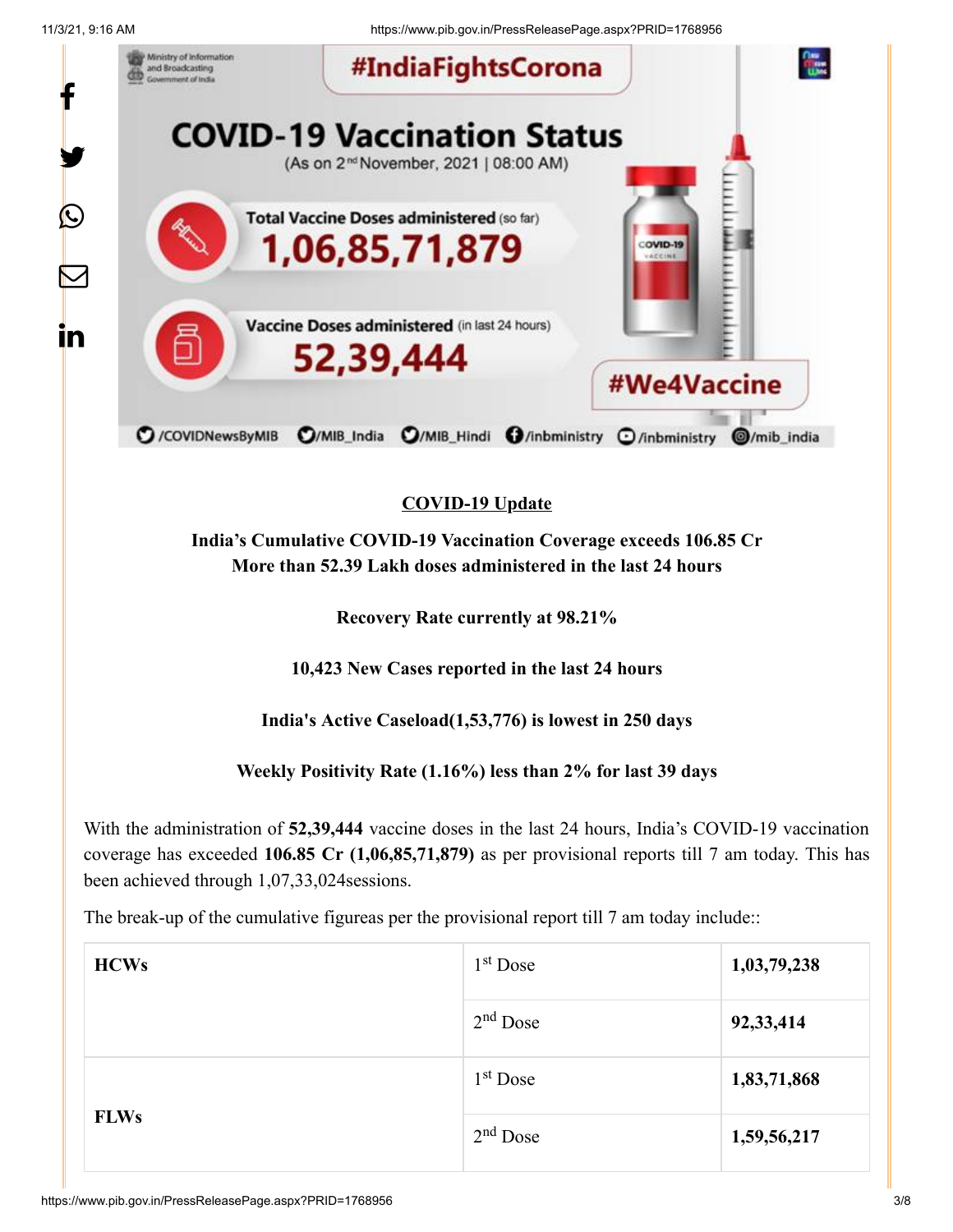| f             |                                                                     | $1st$ Dose | 42,04,89,326   |
|---------------|---------------------------------------------------------------------|------------|----------------|
|               | Age Group 18-44 years                                               | $2nd$ Dose | 14,45,67,423   |
| $\bm{\Omega}$ |                                                                     | $1st$ Dose | 17,53,42,269   |
|               | Age Group 45-59 years<br>$\color{red}\nabla$<br>in<br>Over 60 years | $2nd$ Dose | 9,71,44,220    |
|               |                                                                     | $1st$ Dose | 11,00,17,665   |
|               |                                                                     | $2nd$ Dose | 6,70,70,239    |
|               | <b>Total</b>                                                        |            | 1,06,85,71,879 |

The recovery of **15,021** patients in the last 24 hours has increased the cumulative tally of recovered patients (since the beginning of the pandemic) to **3,36,83,581.**



Consequently, India's recovery rate stands at **98.21%**

Sustained and collaborative efforts by the Centre and the States/UTs continue the trend of less than 50,000 Daily New Cases that is being reported for 128 consecutive days now.

**10,423 new cases** were reported in the last 24 hours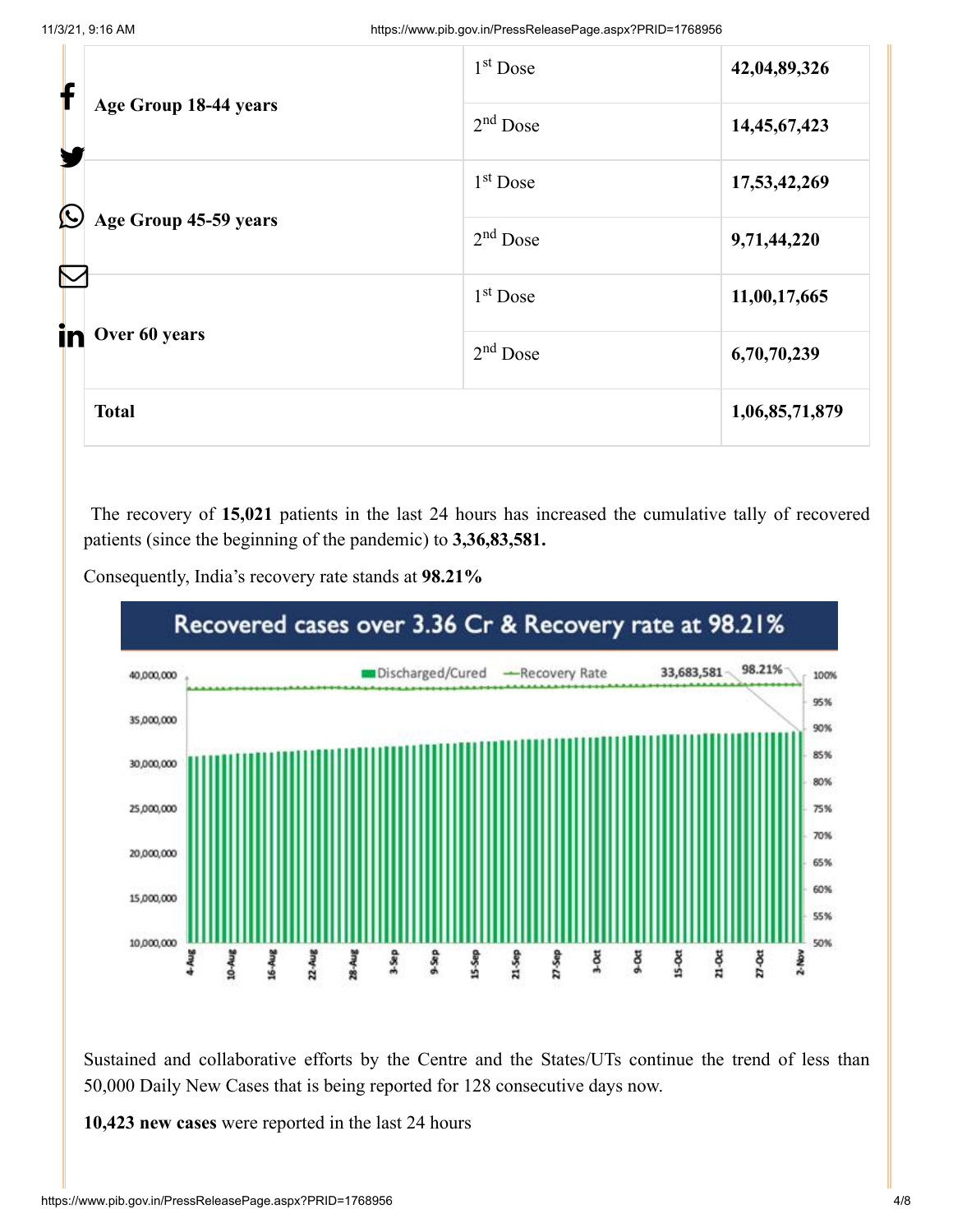11/3/21, 9:16 AM https://www.pib.gov.in/PressReleasePage.aspx?PRID=1768956



The Active Caseload is presently at **1,53,776 is lowest in 250 days.**Active cases presently constitute **0.45%** of the country's total Positive Cases, which **is lowest since March 2020.**



The testing capacity across the country continues to be expanded. The last 24 hours saw a total of

10,09,045tests being conducted. India has so far conducted over **61.02 Cr (61,02,10,339**) cumulative tests.

While testing capacity has been enhanced across the country, **Weekly Positivity Rate at 1.16% remains less than 2% for the last 39 days now.** The **Daily Positivity rate reported to be1.03%.** The daily Positivity rate has remained below2% for last 29 days and below 3% for 64 consecutive days now.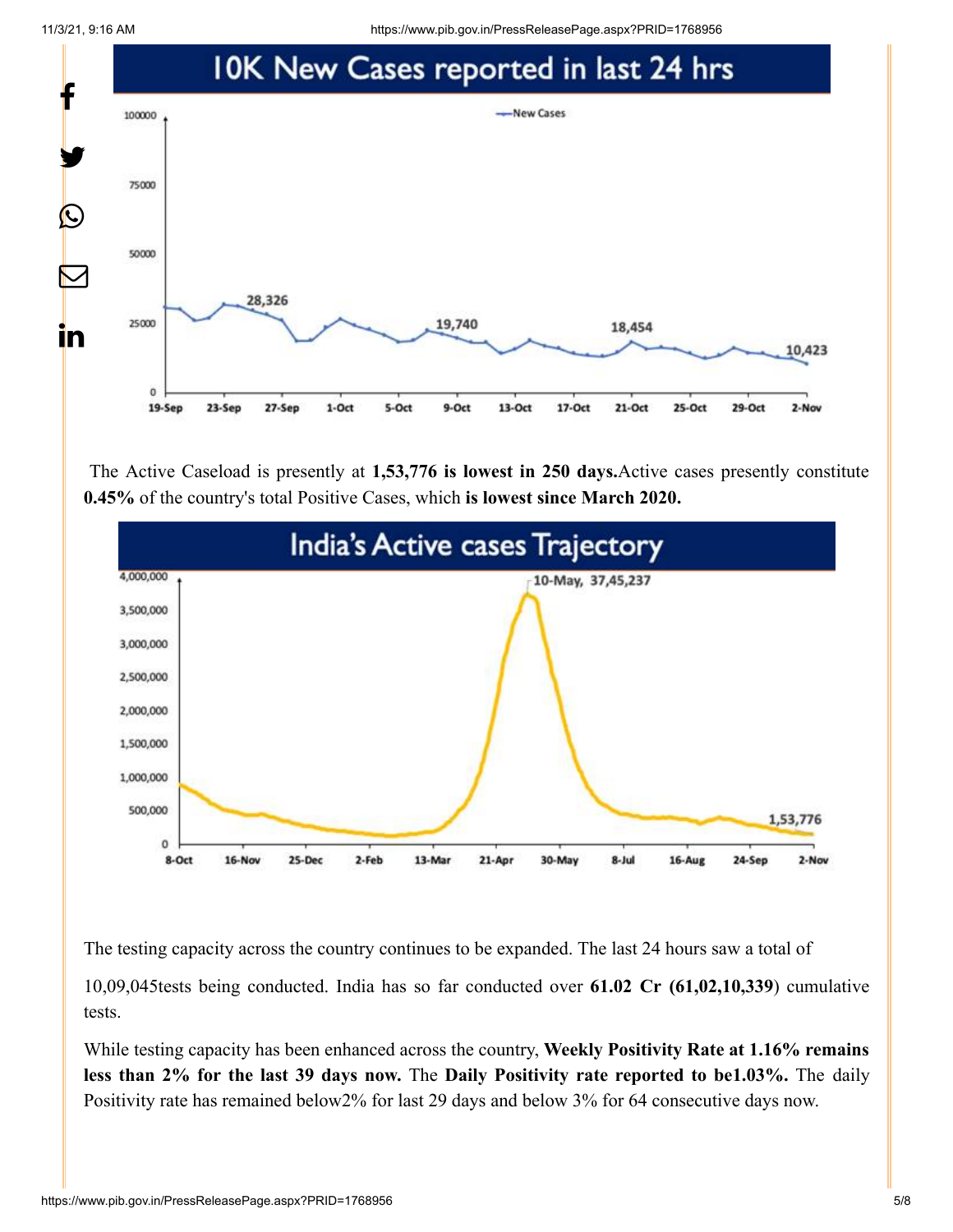

<https://pib.gov.in/PressReleasePage.aspx?PRID=1768749>

#### **Update on COVID-19 Vaccine Availability in States/UTs**

#### **More than 113 Crore vaccine doses provided to States/UTs**

#### **More than 13.76 Crore balance and unutilized vaccine doses still available with States/UTs**

The Union Government is committed to accelerating the pace and expanding the scope of COVID-19 vaccination throughout the country. The new phase of universalization of COVID-19 vaccination commenced from 21<sup>st</sup> June 2021. The vaccination drive has been ramped up through availability of more vaccines, advance visibility of vaccine availability to States and UTs for enabling better planning by them, and streamlining the vaccine supply chain.

As part of the nationwide vaccination drive, Government of India has been supporting the States and UTs by providing them COVID Vaccines free of cost. In the new phase of the universalization of the COVID19 vaccination drive, the Union Government will procure and supply (free of cost) 75% of the vaccines being produced by the vaccinemanufacturers in the country to States and UTs.

| <b>VACCINE DOSES</b> | (As on 28 <sup>th</sup> October 2021) |
|----------------------|---------------------------------------|
| <b>SUPPLIED</b>      | 1, 13, 37, 12, 145                    |

.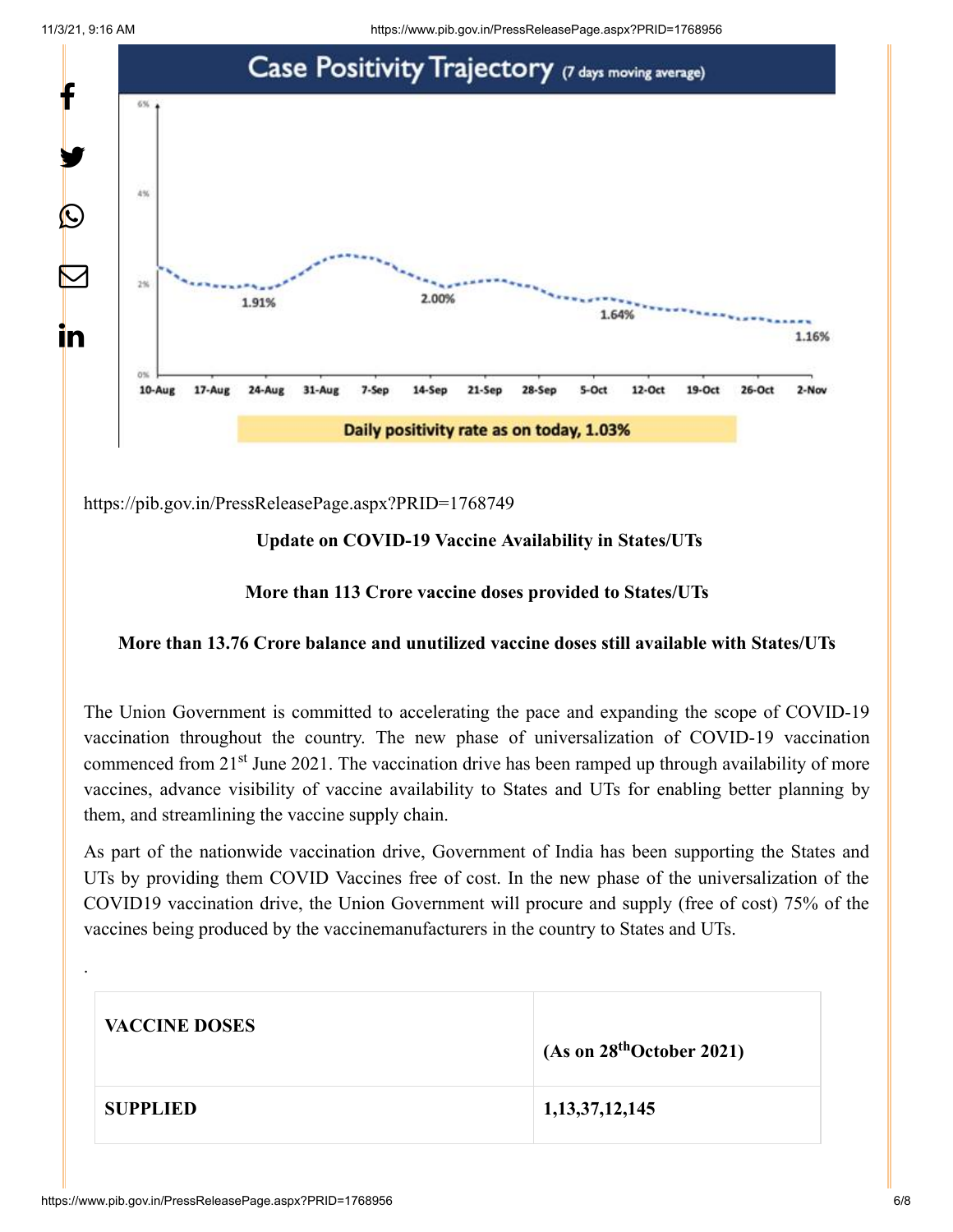f

(L.

 $\mathbf{in}$ 

BALANCE AVAILABLE **13,76,86,371**

More than 113 crore(1,13,37,12,145) vaccine doses have been provided to States/UTs so far through Govt of India (free of cost channel) and through direct state procurement category.

More than**13.76 Cr (13,76,86,371)**balance and unutilized COVID Vaccine doses are still available with the States/UTs to be administered.  $\overline{\bf Z}$ 

<https://pib.gov.in/PressReleasePage.aspx?PRID=1768734>

**Important Tweets**

[#LargestVaccineDrive](https://twitter.com/hashtag/LargestVaccineDrive?src=hash&ref_src=twsrc%5Etfw) [#Unite2FightCorona](https://twitter.com/hashtag/Unite2FightCorona?src=hash&ref_src=twsrc%5Etfw) [pic.twitter.com/cNKGlO89Cw](https://t.co/cNKGlO89Cw)

— Ministry of Health (@MoHFW\_INDIA) [November 2, 2021](https://twitter.com/MoHFW_INDIA/status/1455470268437069832?ref_src=twsrc%5Etfw)

[#IndiaFightsCorona:](https://twitter.com/hashtag/IndiaFightsCorona?src=hash&ref_src=twsrc%5Etfw)

 $\Omega$  More than 52 lakh (52,39,444) vaccine doses administered in the last  $24$  hours.

 $\rightarrow$ Together we can win the battle against [#COVID19](https://twitter.com/hashtag/COVID19?src=hash&ref_src=twsrc%5Etfw)[.#We4Vaccine](https://twitter.com/hashtag/We4Vaccine?src=hash&ref_src=twsrc%5Etfw)[#LargestVaccinationDrive](https://twitter.com/hashtag/LargestVaccinationDrive?src=hash&ref_src=twsrc%5Etfw)[#Unite2FightCorona](https://twitter.com/hashtag/Unite2FightCorona?src=hash&ref_src=twsrc%5Etfw) [pic.twitter.com/Y4qWNpaXKy](https://t.co/Y4qWNpaXKy)

— #IndiaFightsCorona (@COVIDNewsByMIB) [November 2, 2021](https://twitter.com/COVIDNewsByMIB/status/1455447156404355081?ref_src=twsrc%5Etfw)

[#IndiaFightsCorona:](https://twitter.com/hashtag/IndiaFightsCorona?src=hash&ref_src=twsrc%5Etfw)

 $\gamma$ India registered more than 15 Thousand (15,021) [#COVID19](https://twitter.com/hashtag/COVID19?src=hash&ref_src=twsrc%5Etfw) recoveries in the last 24 hours.

✅Together, we can win the battle against COVID-19.

→[#StaySafe](https://twitter.com/hashtag/StaySafe?src=hash&ref_src=twsrc%5Etfw) and follow [#COVIDAppropriateBehaviour](https://twitter.com/hashtag/COVIDAppropriateBehaviour?src=hash&ref_src=twsrc%5Etfw) [#Unite2FightCorona](https://twitter.com/hashtag/Unite2FightCorona?src=hash&ref_src=twsrc%5Etfw)[@MoHFW\\_INDIA](https://twitter.com/MoHFW_INDIA?ref_src=twsrc%5Etfw) [pic.twitter.com/XoTcIKoGMY](https://t.co/XoTcIKoGMY)

— #IndiaFightsCorona (@COVIDNewsByMIB) [November 2, 2021](https://twitter.com/COVIDNewsByMIB/status/1455434796012691457?ref_src=twsrc%5Etfw)